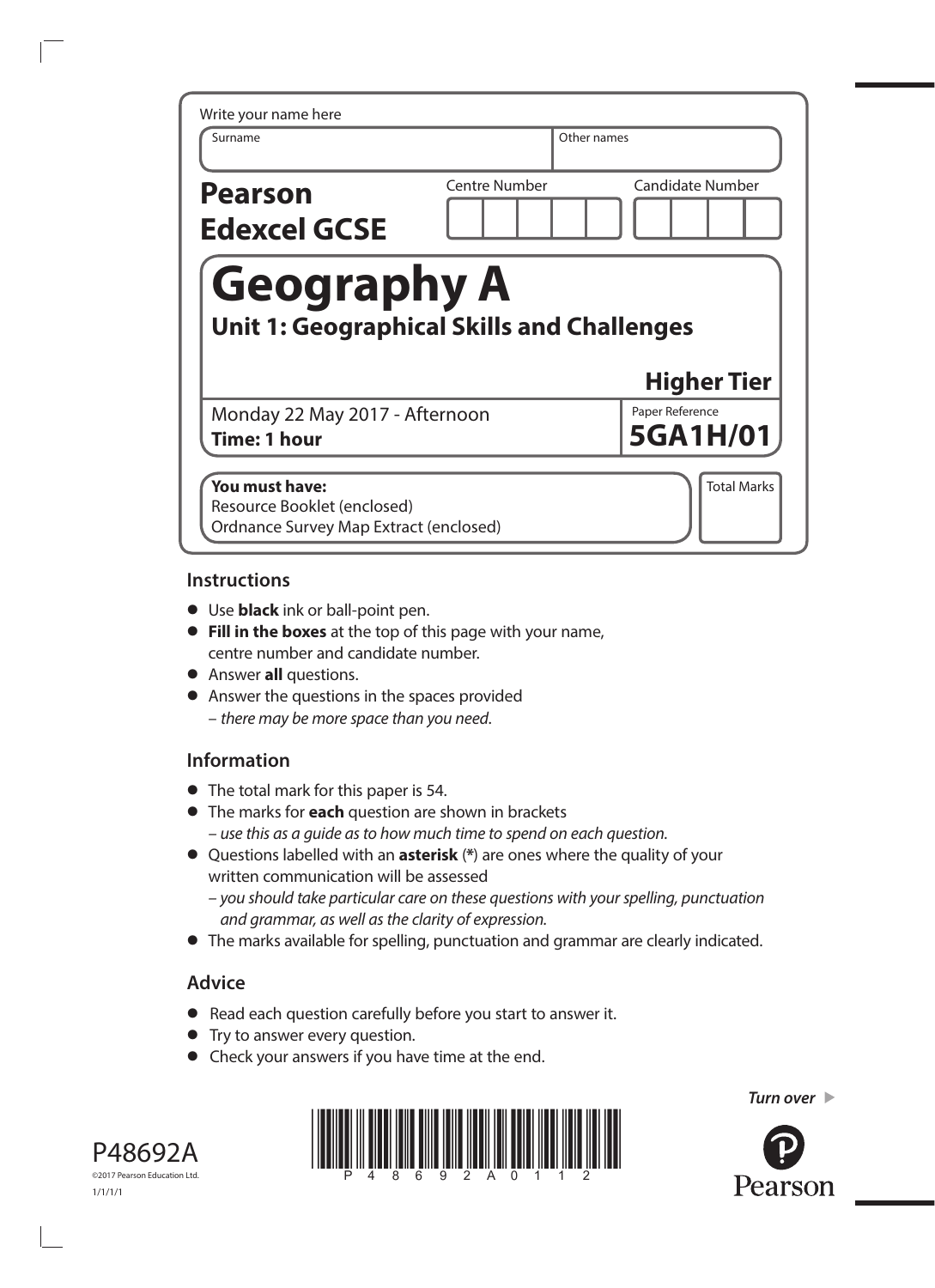| <b>SECTION A - GEOGRAPHICAL SKILLS</b>                                                                                                                  |           |
|---------------------------------------------------------------------------------------------------------------------------------------------------------|-----------|
| Answer ALL questions in this section.                                                                                                                   |           |
| Study the Ordnance Survey (OS) map extract and Figure 1 (photograph) in the<br>Resource Booklet.                                                        |           |
| (a) (i) What is the number of the road shown in the photograph?                                                                                         | (1)       |
| (ii) Which compass direction is the River Ewe flowing where it enters the sea in<br>grid square 8580?                                                   | (1)       |
| (iii) What is the distance along the road between the place of worship at Poolewe<br>(857807) and the centre of the small settlement at Naast (827833)? | (1)       |
| (b) Describe the relief and land use of the area between North Erradale (7481) in the<br>west and Poolewe (8580) in the east.                           | km<br>(4) |
|                                                                                                                                                         |           |
|                                                                                                                                                         |           |
|                                                                                                                                                         |           |
|                                                                                                                                                         |           |
|                                                                                                                                                         |           |
|                                                                                                                                                         |           |
|                                                                                                                                                         |           |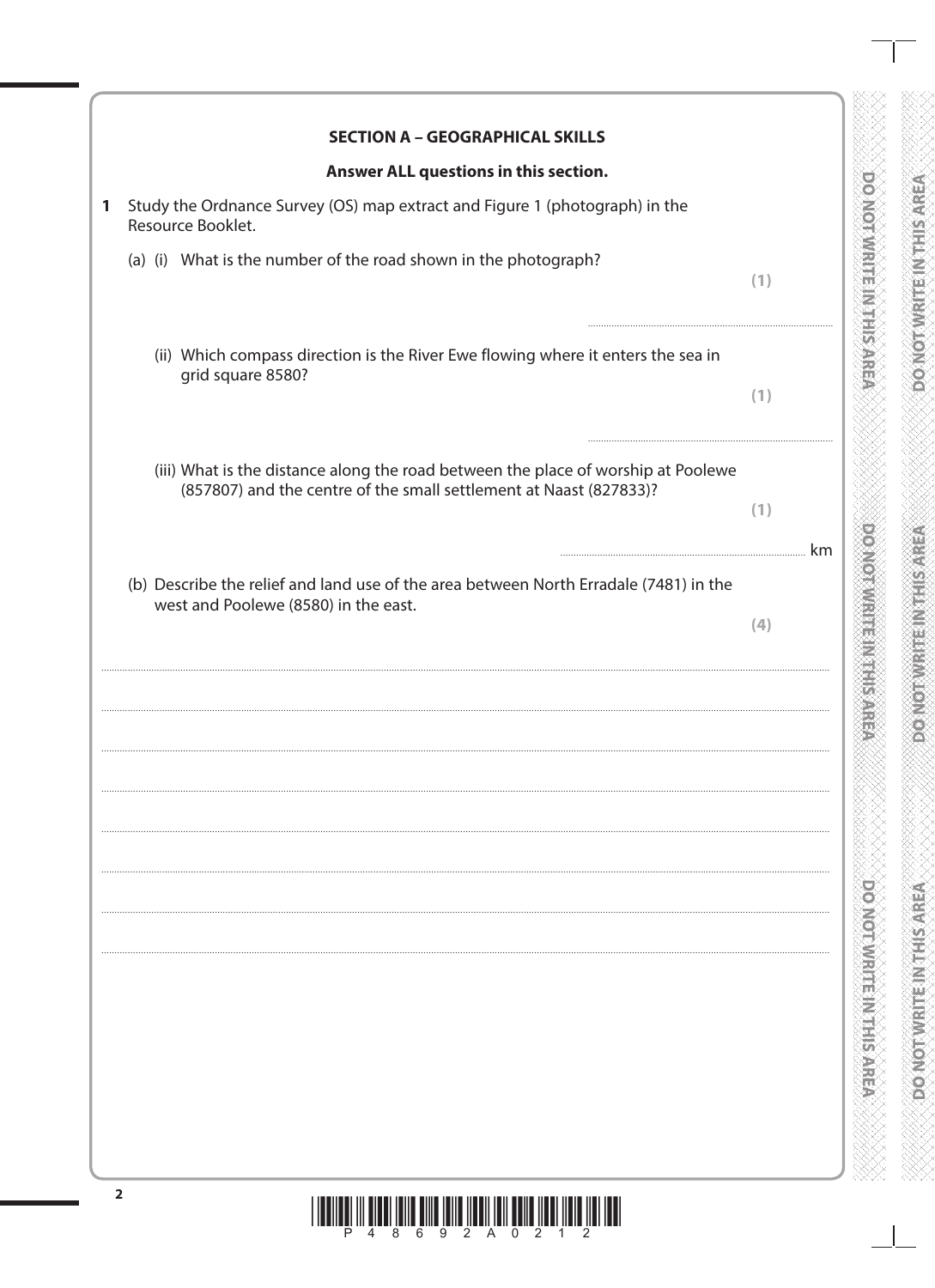(c) Gairloch (8076 and 8077) is a small town that has facilities for tourists.

 Using the OS map extract, complete the table below with **two** tourist facilities and grid references.

An example has been completed for you.

**Tourist facility Six-figure grid reference** Viewpoint 804 775

# **(Total for Question 1 = 9 marks)**



**3**

**(2)**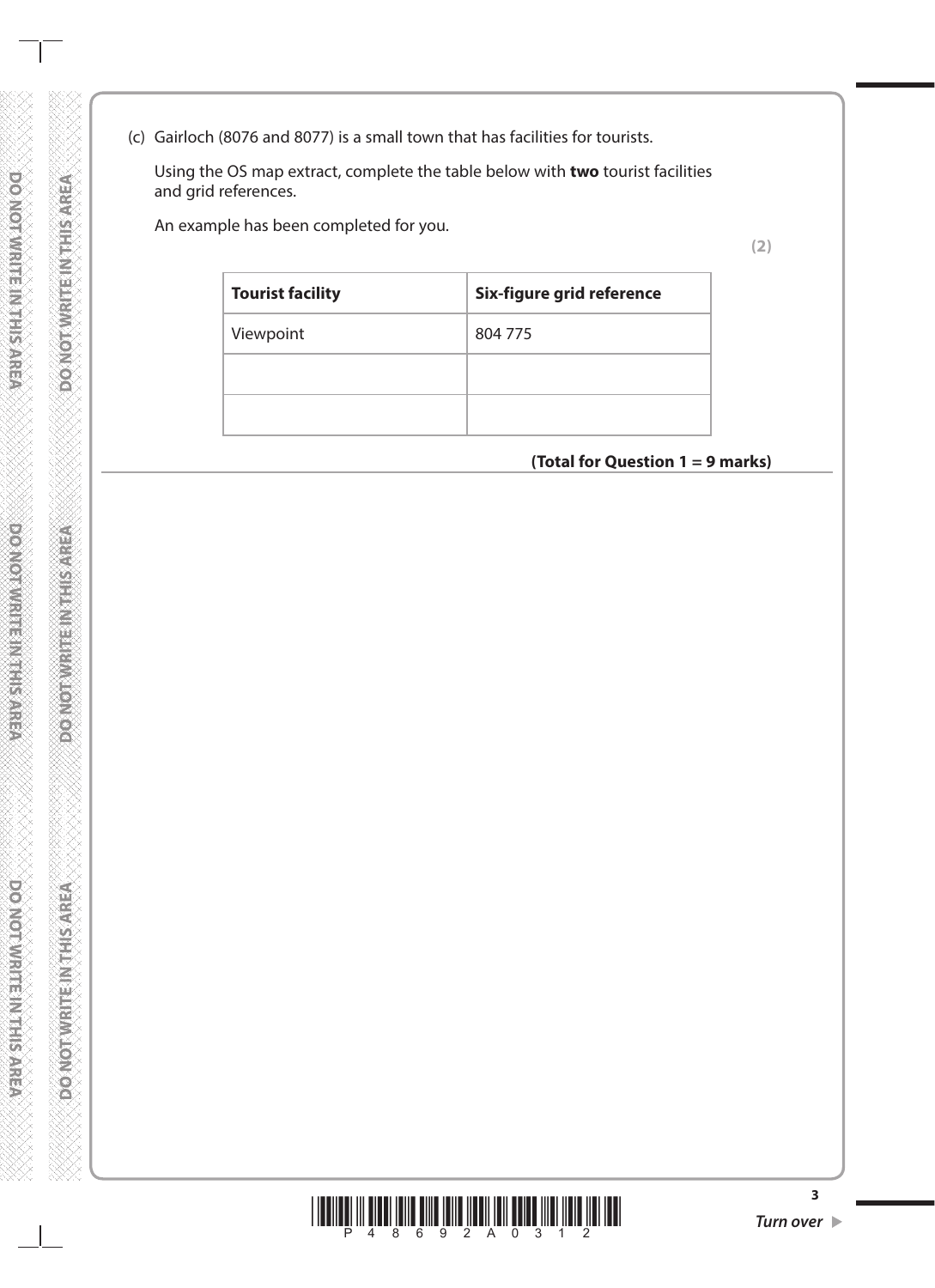

#### **Figure 2a**

#### **Average monthly rainfall in Gairloch, Wester Ross, North West Highlands of Scotland**

Complete the rainfall graph (Figure 2a) using the information in Figure 2b.

**(2)**

**DO NORMAN ET LAN ET SANCO** 

**DOMOUTIVE IN STREET** 

**DO NOLWARDED VEHSARE**A

| <b>Month</b>   | <b>Rainfall (mm)</b> |
|----------------|----------------------|
| <b>January</b> | 144                  |
| <b>May</b>     | 70                   |

**Figure 2b**

**Additional data for average monthly rainfall in Gairloch, Wester Ross, North West Highlands of Scotland**

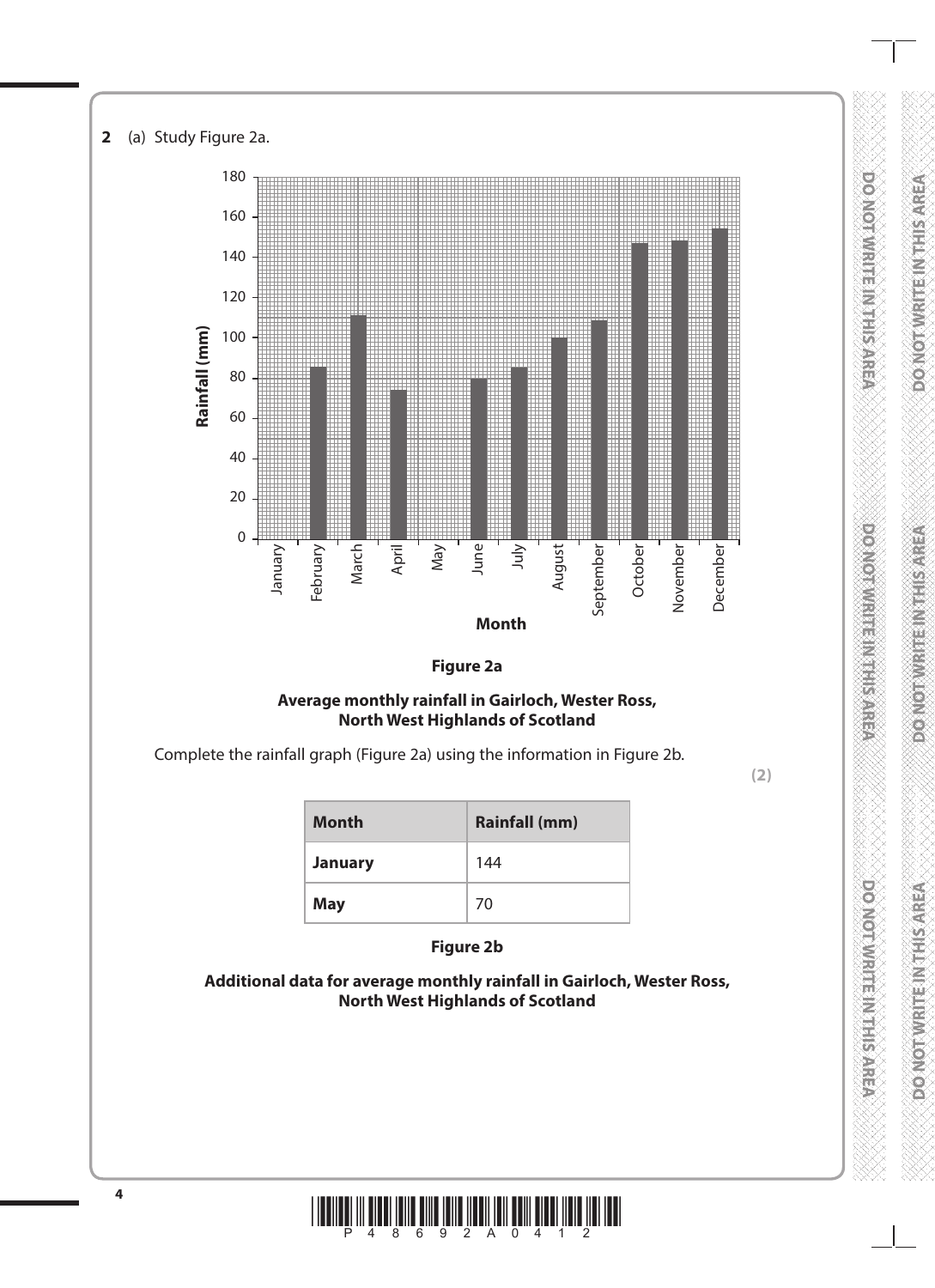| (b) Study Figure 2c in the Resource Booklet.                                            |                                 |    |
|-----------------------------------------------------------------------------------------|---------------------------------|----|
| (i) State the maximum rainfall received in the area of Wester Ross.                     | (1)                             |    |
| (ii) Describe the pattern of rainfall shown in Figure 2c.                               | (3)                             | mm |
|                                                                                         |                                 |    |
|                                                                                         |                                 |    |
|                                                                                         |                                 |    |
| (c) Study Figure 2d in the Resource Booklet.                                            |                                 |    |
| Explain one advantage of the technique used to present the information in Figure<br>2d. | (3)                             |    |
|                                                                                         |                                 |    |
|                                                                                         |                                 |    |
|                                                                                         |                                 |    |
| (Total for Question 2 = 9 marks)                                                        |                                 |    |
|                                                                                         |                                 |    |
|                                                                                         |                                 |    |
|                                                                                         |                                 |    |
|                                                                                         |                                 |    |
| 9 2                                                                                     | Turn over $\blacktriangleright$ | 5  |

**DOMOT WRITE INTHIS AREA** 

**DO NOT WRITEINTHIS AREA** 

**OR ANDERWRITEIN THIS AREA**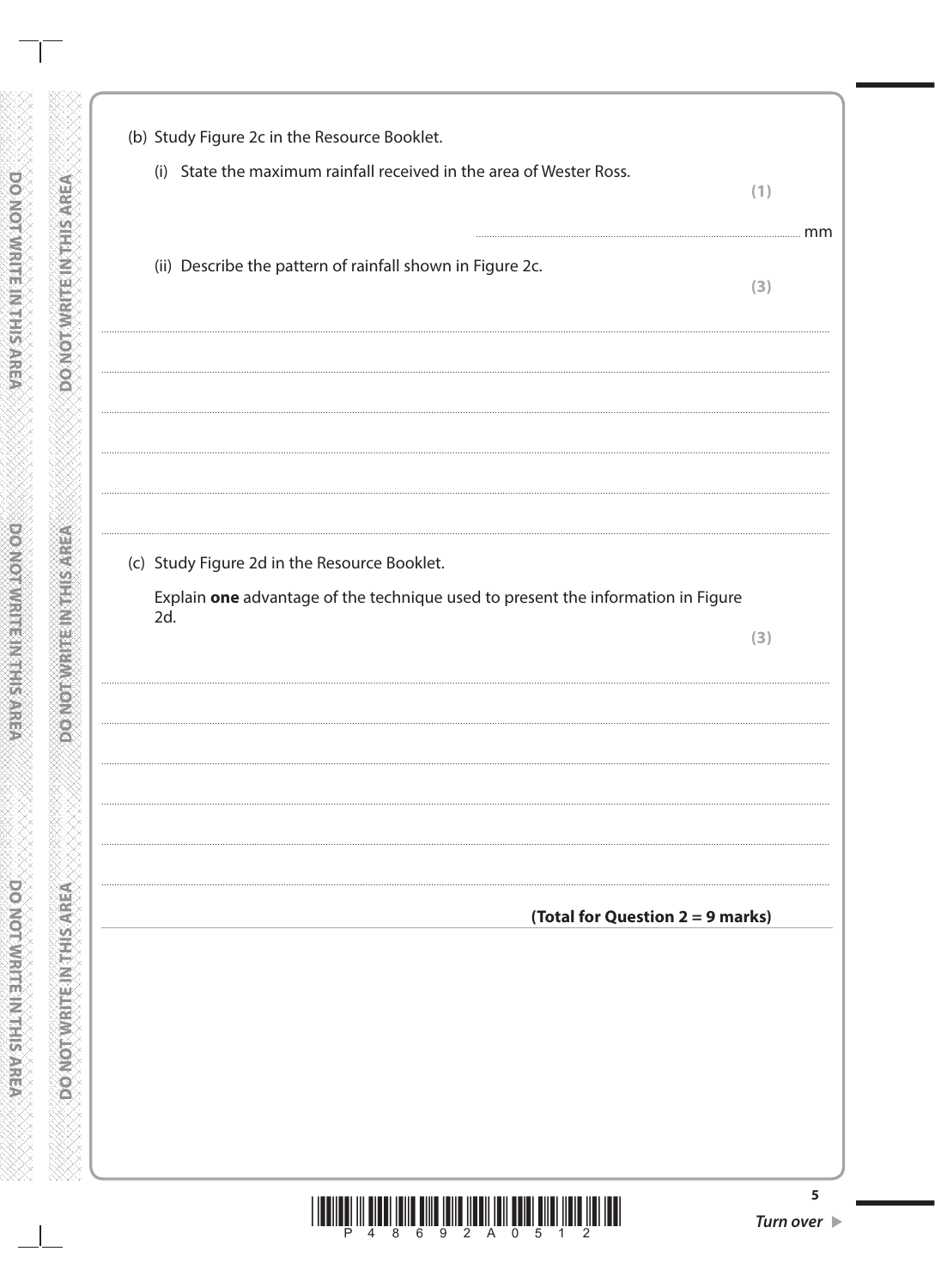Study Figure 3 in the Resource Booklet.  $\overline{\mathbf{3}}$ (a) Outline two disadvantages of using photographs to show geographical information. **DOONOLOGICAL STRATEGY**  $(4)$ **DOMOTOWRITE MEET SAFE** (b) Explain one advantage of using information from the television or the internet (such as YouTube or Twitter), as a way of conducting geographical research.  $(3)$ (Total for Question  $3 = 7$  marks) **DO NOLWARDED VEHSARE**A **TOTAL FOR SECTION A = 25 MARKS**  $6\phantom{1}6$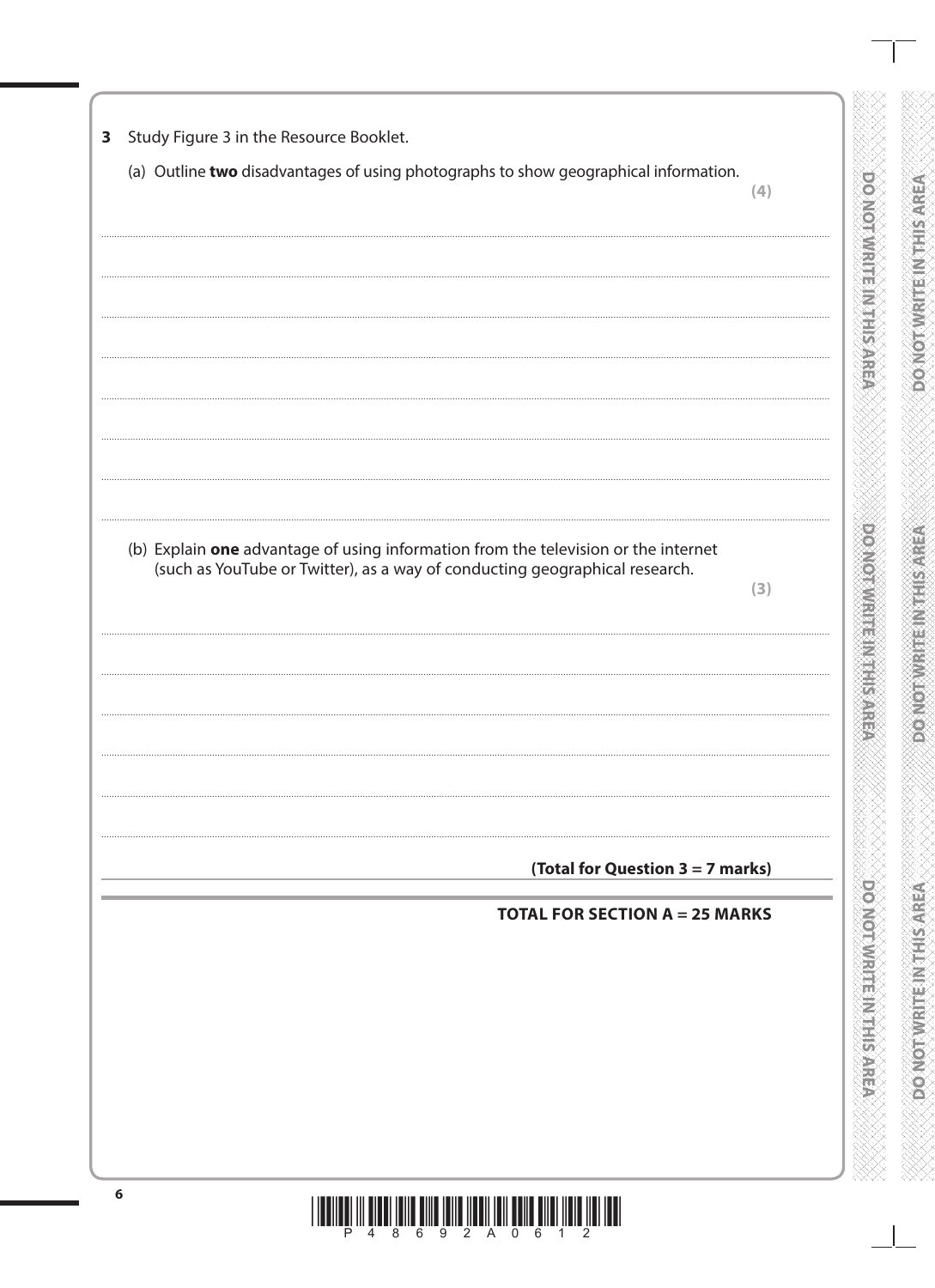**BLANK PAGE**

**DONOT WRITE IN THIS AREA** 

**DOMOTIVE TE INTHIS AREA** 

**DO NOT WRITEIN THIS AREA** 

**SECTION B BEGINS ON THE FOLLOWING PAGE.**



**7**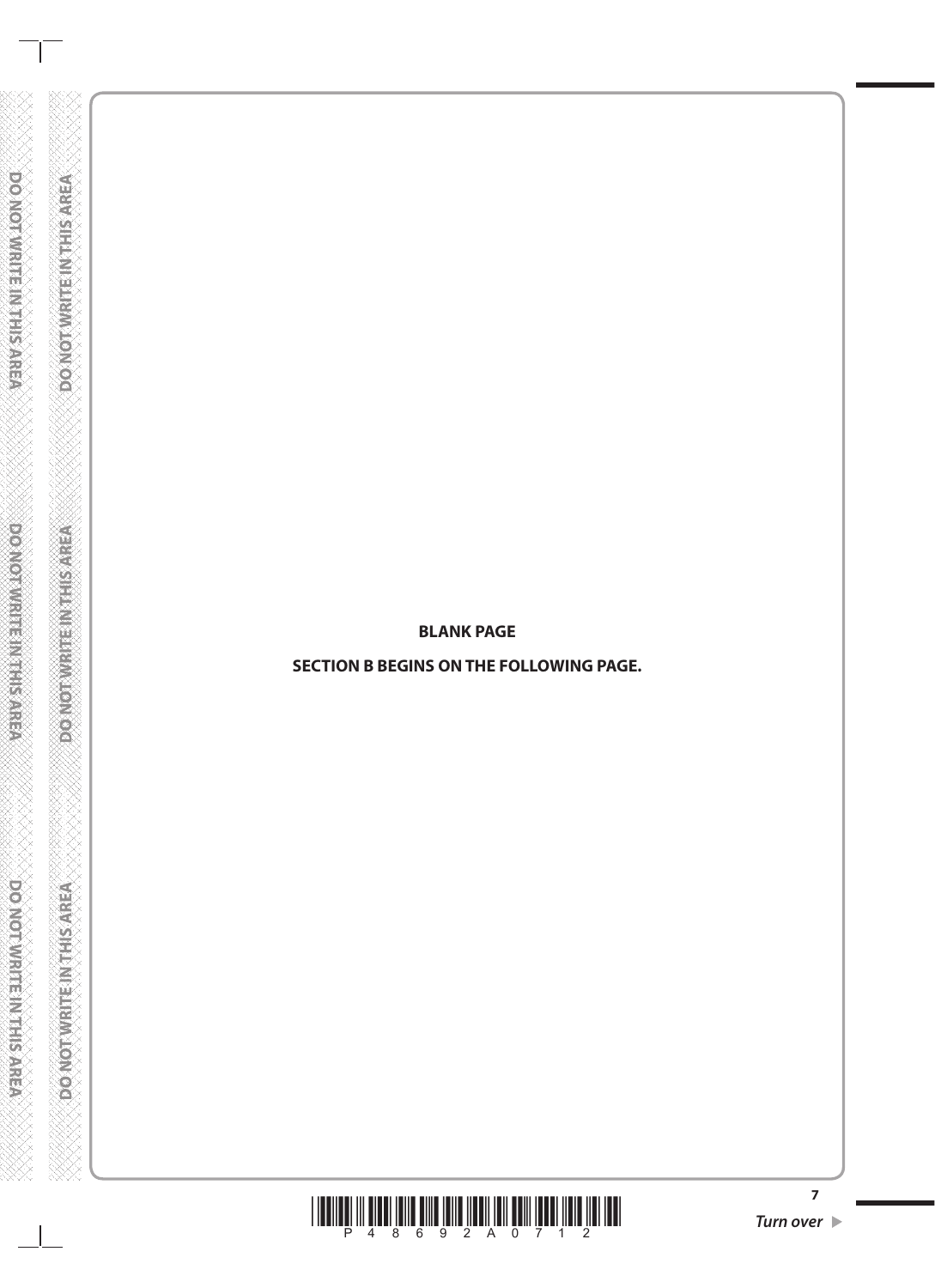| Answer ALL questions in this section.                                         |     |
|-------------------------------------------------------------------------------|-----|
| Spelling, punctuation and grammar will be assessed in 5*(b).                  |     |
| (a) Study Figure 4a in the Resource Booklet.                                  |     |
| (i) Using Figure 4a, describe the predicted benefits of sustainable transport |     |
| policies.                                                                     | (4) |
|                                                                               |     |
|                                                                               |     |
|                                                                               |     |
|                                                                               |     |
|                                                                               |     |
|                                                                               |     |
|                                                                               |     |
|                                                                               |     |
|                                                                               |     |
|                                                                               |     |
| (ii) Compare two different sustainable transport schemes.                     | (4) |
|                                                                               |     |
|                                                                               |     |
|                                                                               |     |
|                                                                               |     |
|                                                                               |     |
|                                                                               |     |
|                                                                               |     |
|                                                                               |     |
|                                                                               |     |
|                                                                               |     |
|                                                                               |     |
|                                                                               |     |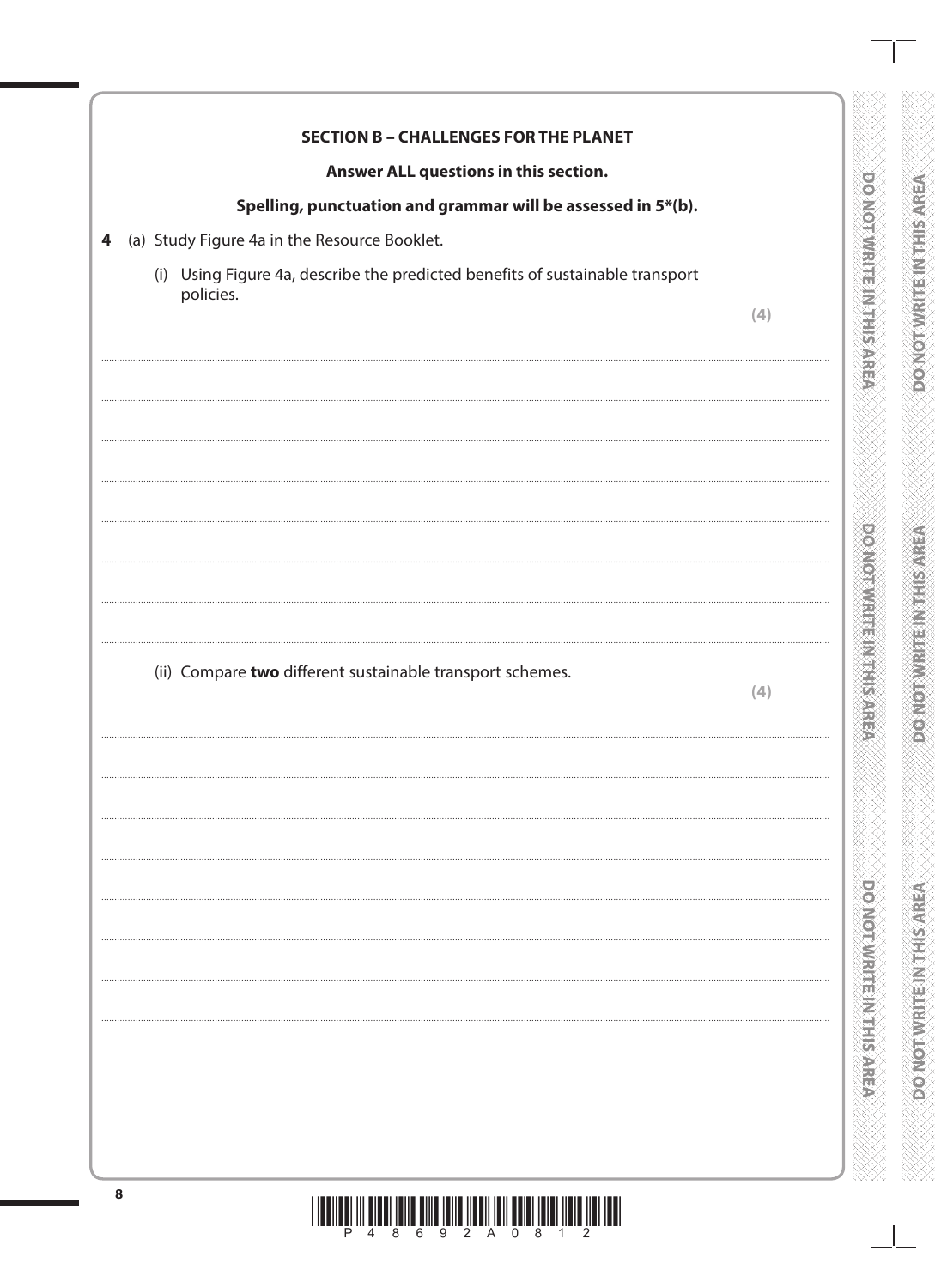| (b) Study Figure 4b in the Resource Booklet.                   |                                                                                      |     |
|----------------------------------------------------------------|--------------------------------------------------------------------------------------|-----|
| (i) State one natural cause of the changes shown in Figure 4b. |                                                                                      | (1) |
|                                                                | (ii) Explain one way that the burning of fossil fuels contributes to climate change. | (2) |
|                                                                |                                                                                      |     |
|                                                                |                                                                                      |     |
|                                                                | (Total for Question 4 = 11 marks)                                                    |     |
|                                                                |                                                                                      |     |
|                                                                |                                                                                      |     |
|                                                                |                                                                                      |     |
|                                                                |                                                                                      |     |
|                                                                |                                                                                      |     |
|                                                                |                                                                                      |     |
|                                                                |                                                                                      |     |

**DONOT WRITE INTHIS AREA** 

**DO NOT WRITEINTHIS AREA** 

**DO NOT WRITE IN THIS AREA** 



9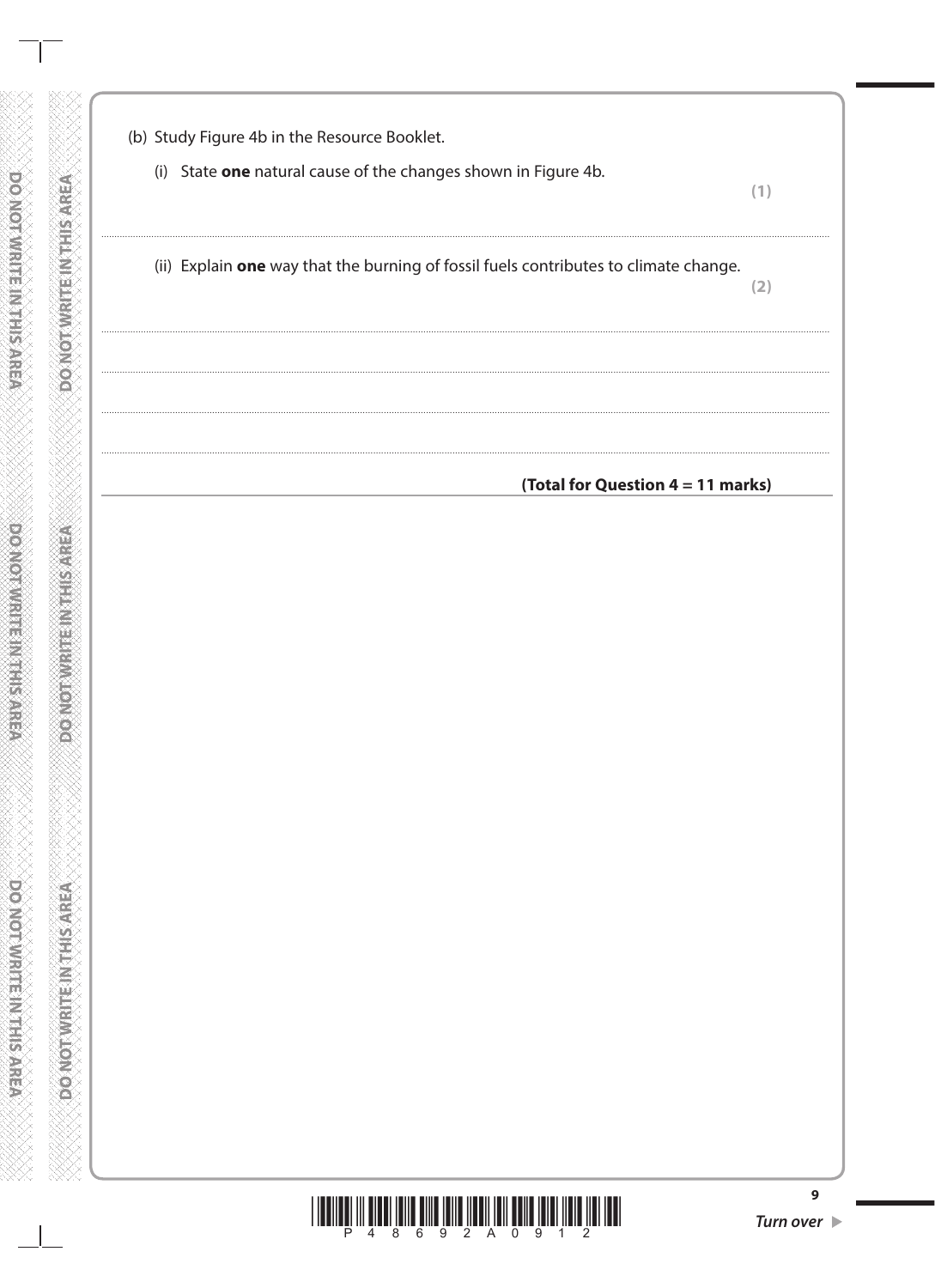|                                                                                                | (3) |
|------------------------------------------------------------------------------------------------|-----|
|                                                                                                |     |
|                                                                                                |     |
|                                                                                                |     |
|                                                                                                |     |
|                                                                                                |     |
| (ii) Suggest one reason why there is a lack of acceptance of climate change by<br>some people. |     |
|                                                                                                | (2) |
|                                                                                                |     |
|                                                                                                |     |
|                                                                                                |     |
|                                                                                                |     |
|                                                                                                |     |
|                                                                                                |     |
|                                                                                                |     |
|                                                                                                |     |
|                                                                                                |     |
|                                                                                                |     |
|                                                                                                |     |
|                                                                                                |     |
|                                                                                                |     |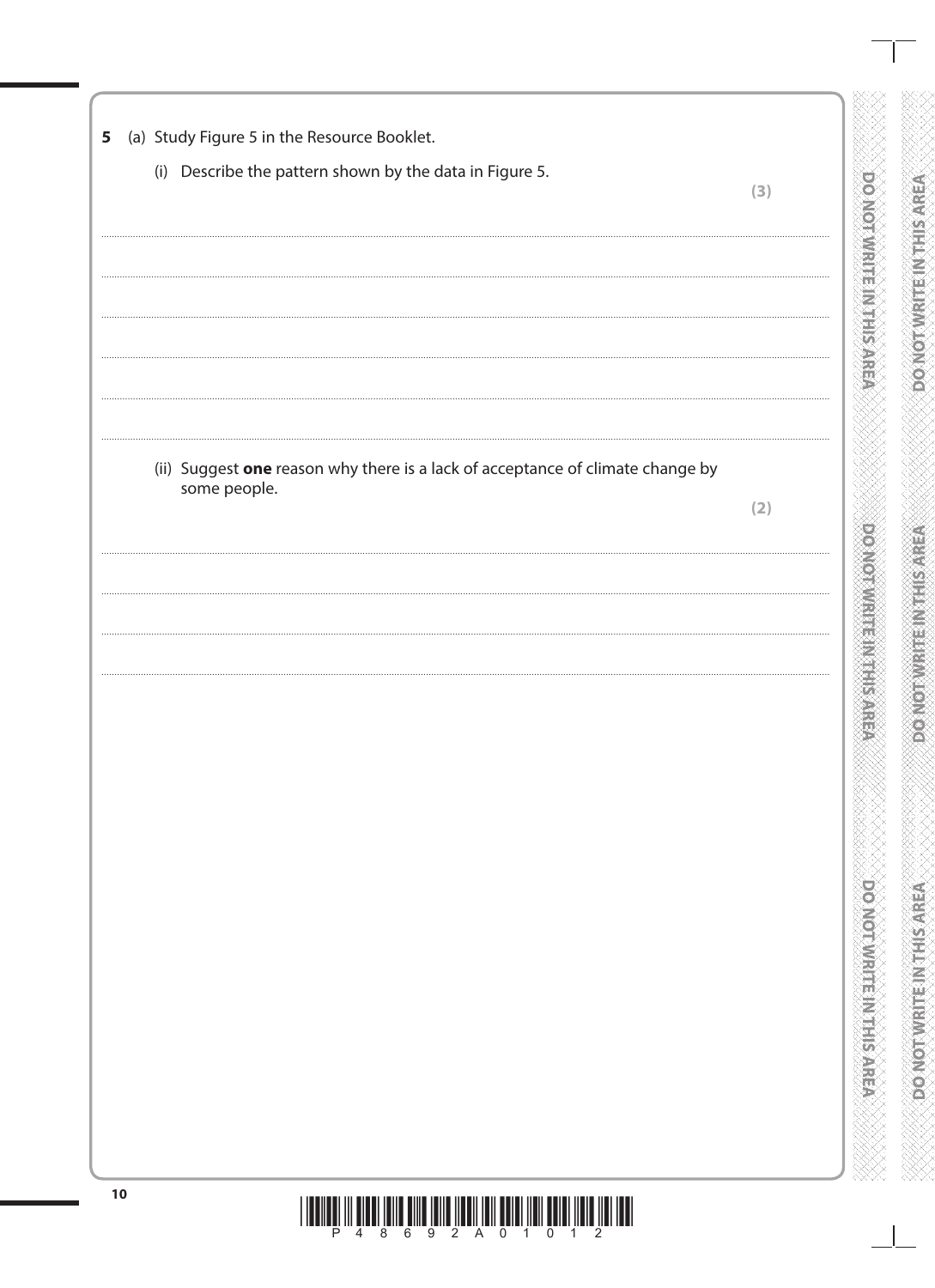| (Total for spelling, punctuation and grammar = 4 marks) |
|---------------------------------------------------------|
| (Total for Question 5 = 18 marks)                       |
|                                                         |

**DONOT WRITE IN THIS AREA** 

**DO NOTWATE INTHIS AREA** 

DO NOT WRITE IN THIS AREA